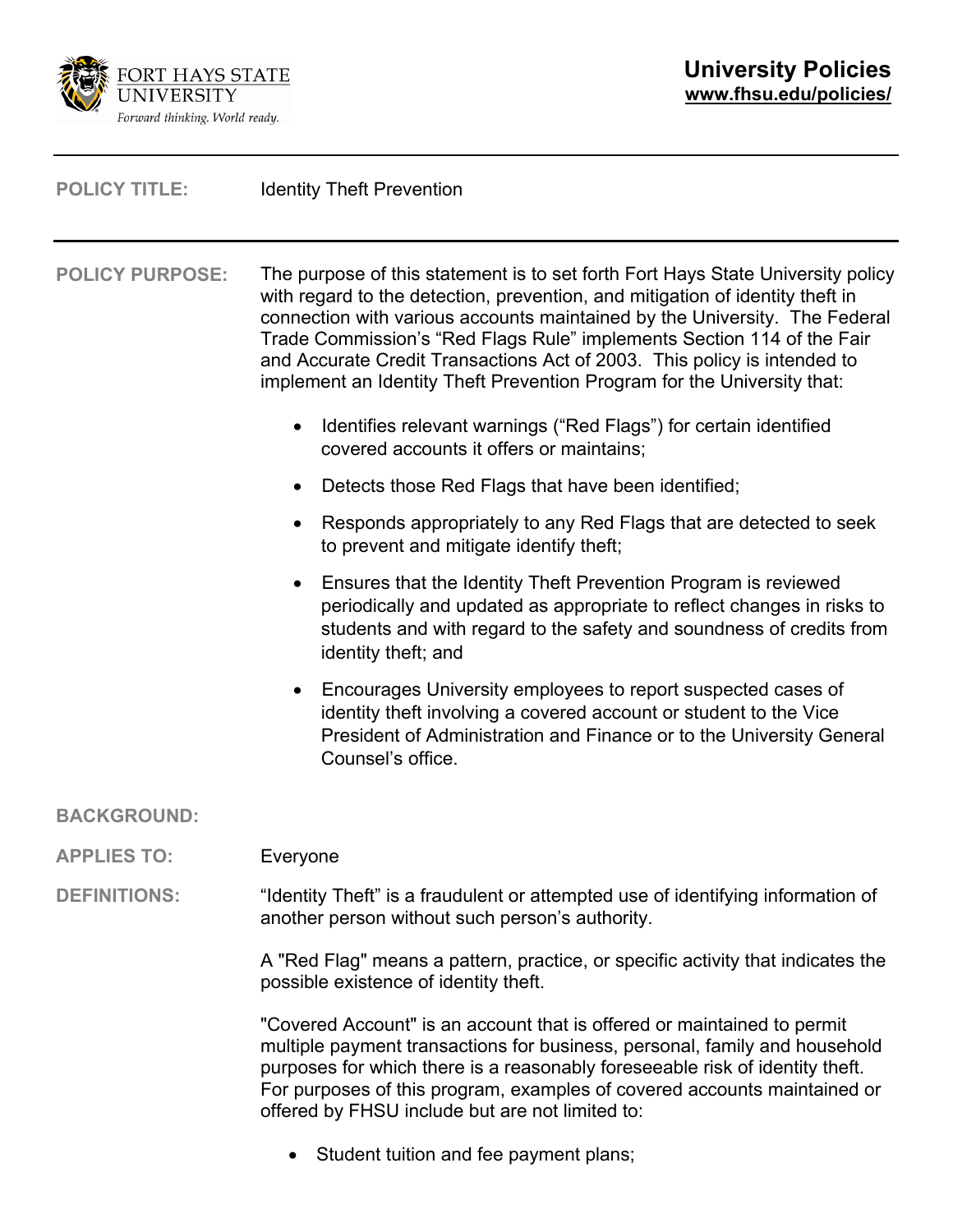- Residential Life payment plans (room and board);
- Financial Assistance programs and repayment plans associated therewith, when applicable;
- Federal Perkins Loans;
- FHSU Institutional Loans, and;
- Any other account the University offers or maintains for which there is a reasonably foreseeable risk to consumers or to the safety and soundness of the University from Identity Theft.

"Consumer" means any person with a Covered Account with the University.

"Identifying Information" means any name or number that may be used alone or in conjunction with any other information, to identify a specific person, including:

- Name
- Address
- Telephone number
- Social security number
- Date of birth
- Government issued driver's license or identification number
- Alien registration number
- Government passport number
- Employer or taxpayer identification number
- Unique electronic identification number
- Computer's Internet Protocol address or routing code

"Service Provider" means a person that provides a service directly to the University.

## **CONTENTS:**

**POLICY STATEMENT:**

## **Identification of Relevant Red Flags**

The University Identity Theft Program identifies the following Red Flags:

- Documents provided for identification appear to have been altered or forged;
- The photograph or physical description on the identification is not consistent with the appearance of the student presenting the identification;
- A request made from a non-FHSU issued email account;
- A request to mail something to an address not listed on file; or
- Notice from customers, victims of identity theft, law enforcement authorities, or other persons regarding possible identity theft in connection with covered accounts.

# **Examples of Red Flags**

• Alerts, notifications or warnings from a consumer reporting agency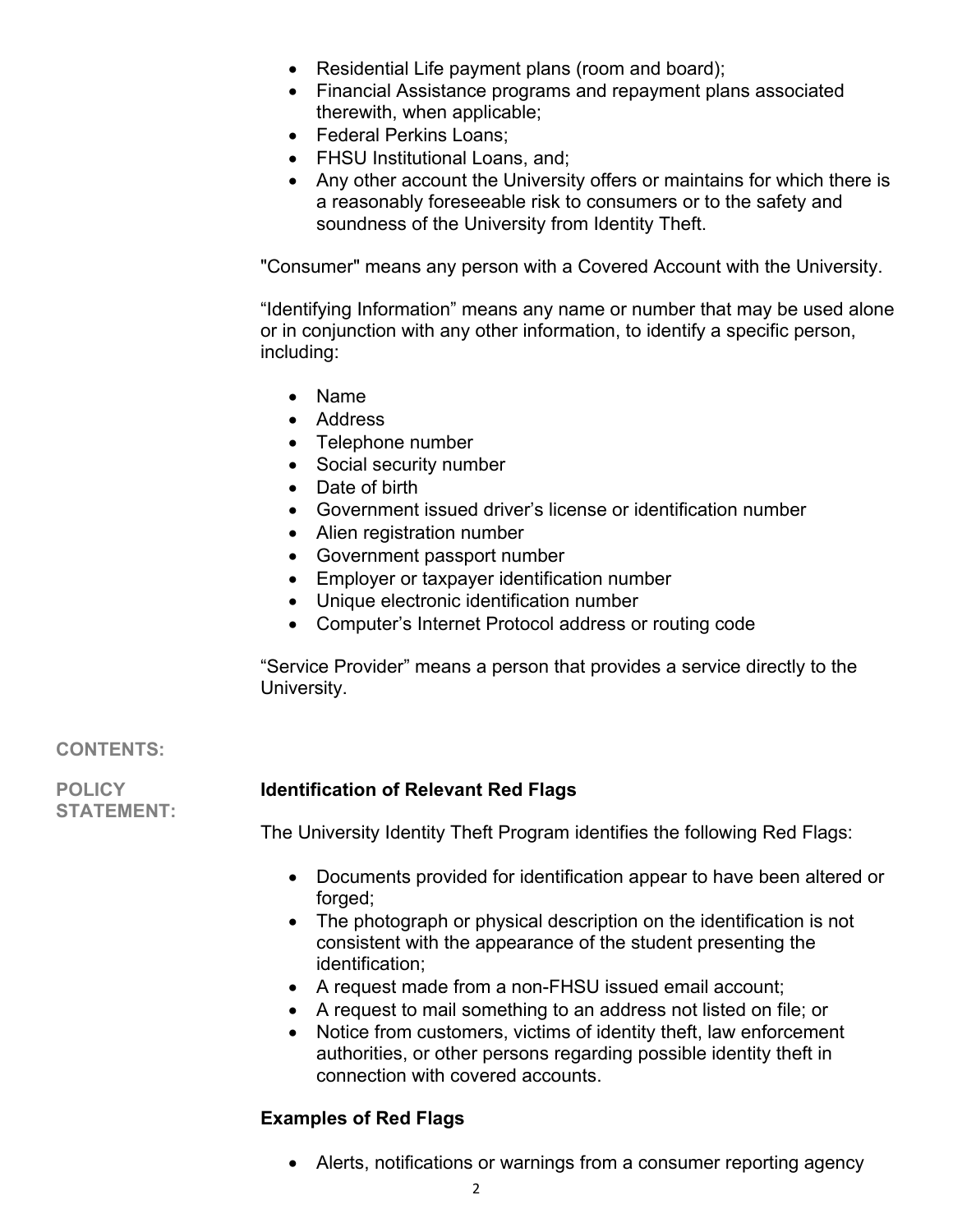including a fraud alert in connection with a consumer report;

- A notice of address discrepancy received from a consumer reporting agency;
- A consumer report indicating a pattern of activity that is inconsistent with the history and usual pattern of activity on that account;
- Suspicious documents including: documents used for identification that appear to have been altered or forged; and photographs or physical descriptions on an identification that are inconsistent with the appearance of the applicant or customer presenting the identification, or other inconsistent information on the identification;
- Suspicious personal identifying information including: personal identifying information provided by the customer not consistent with other personal identifying information; personal identifying information that is of the type commonly associated with fraudulent activity as indicated by internal or third-party sources, such as a fictitious address or a social security number that matches a social security number provided by another customer; and personal identifying information that is not consistent with other information on file with the University;
- Unusual or suspicious activity related to the covered account, including but not limited to notice to the University that a student is not receiving mail sent by the University, a breach of the University's computer system security, and unauthorized access to or use of student account information, and;
- Notice from customers, victims of identity theft, law enforcement authorities, or other persons regarding possible identify theft in connection with covered accounts held by the University.

# **Detecting Red Flags**

In order to attempt to detect Red Flags, the University will obtain identifying information about the person opening a covered account and attempt to verify such person's identity to the extent reasonable and possible, by comparing the information received with other information on the same person maintained by the University. In addition, the University may take one or more of the following actions to detect Red Flags:

- Require certain identifying information such as name, date of birth, academic records, home address or other identification, including verification of student's identity through photo identification for issuance of the student identification card (Tiger Card);
- Verify identification of students if they request information or changes in banking information given for billing and payment purposes;
- Require written verification that an address is accurate at the time the credit report request is made to the consumer reporting agency, and in the event there is an address discrepancy, verify that the report pertains to the applicant for whom the report was requested;
- Monitor account when specific activity on that activity occurs.

## **Responding to Red Flags**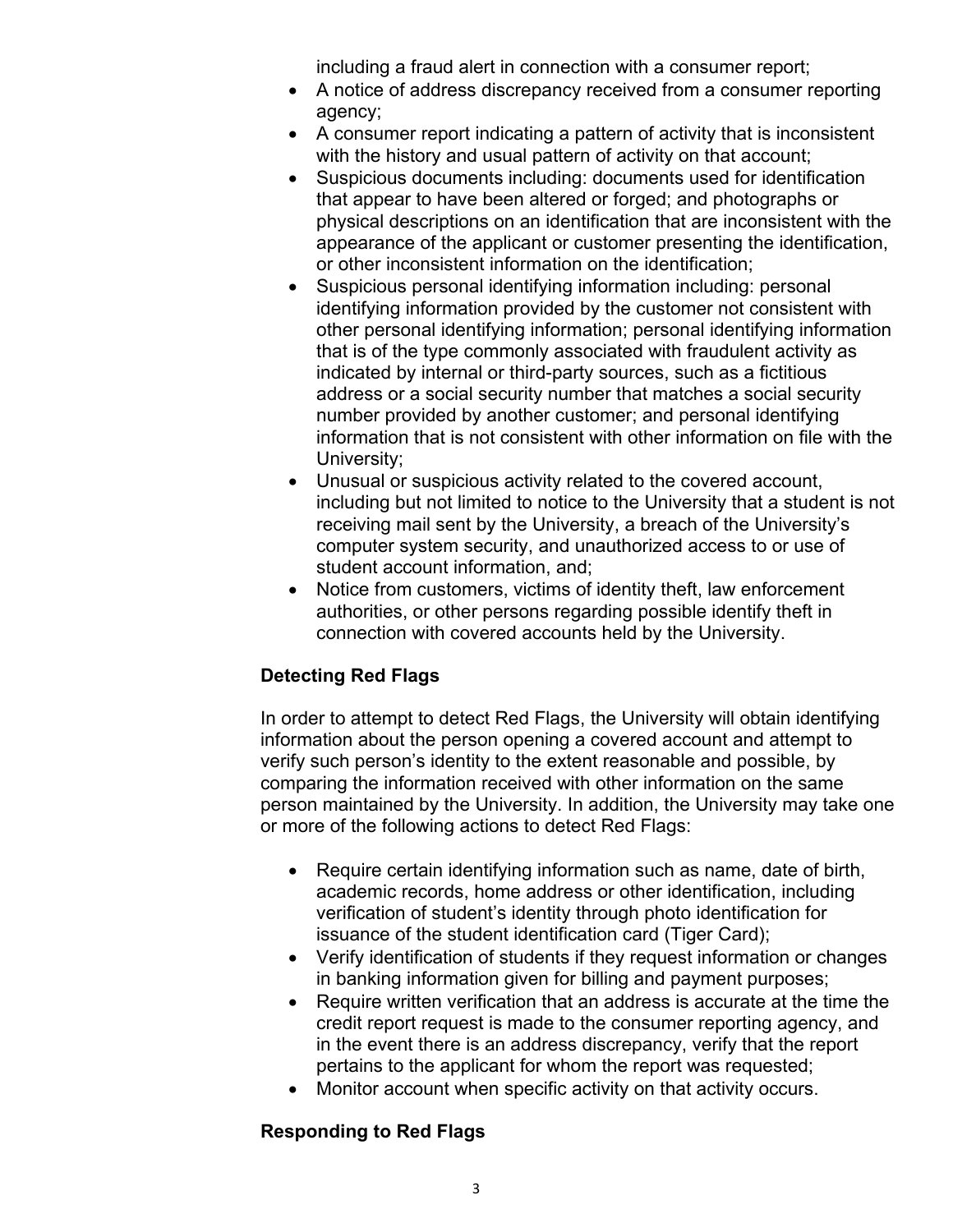When the University has detected a possible Red Flag associated with a covered account, the administrator of the Program may take one or more of the following actions:

- Contact the customer to verify inconsistent information or to verify recent activity on the account;
- Monitor the covered account for unusual or suspicious activity;
- Change any password, security code or other security device that permit access to a covered account;
- Close an existing covered account;
- Notify law enforcement when circumstances indicate possible criminal activity;
- Determine that no particular response is warranted under the circumstances presented; and
- Post a notification to the campus community of the suspected incident involving identity theft on the University's Police Department website.

## **Updating the Program**

The University will review the program periodically, and no less than once per year, to determine whether updates and modifications are needed based upon experience with identifying and responding to Red Flags. Also, the program will be reviewed and updated if the University becomes aware of changes in methods of committing, preventing and/or detecting identity theft. Finally, changes in the type or nature of accounts that the University maintains and particular business arrangements of the University may require an update to the program.

## **Oversight of the Identity Theft Prevention and Periodic Review**

Overall responsibility for developing and implementing the Identity Theft Prevention Program lies with the Vice President of Administration and Finance or the Vice President's designee. The Vice President of Administration and Finance or the Vice President's designee will implement and facilitate an annual review of the University Identity Theft Prevention Program and suggest updates as deemed appropriate or as required by law.

## **Oversight of Service Provider Relationships**

The Vice President for Administration and Finance or designee shall also be responsible for oversight of service provider arrangements. The University shall take steps to ensure that the activity of a service provider is conducted in accordance with reasonable policies and procedures designed to detect, prevent and mitigate the risk of identity theft whenever the University engages a service provider to perform an activity in connection with one or more covered accounts.

#### Staff Training